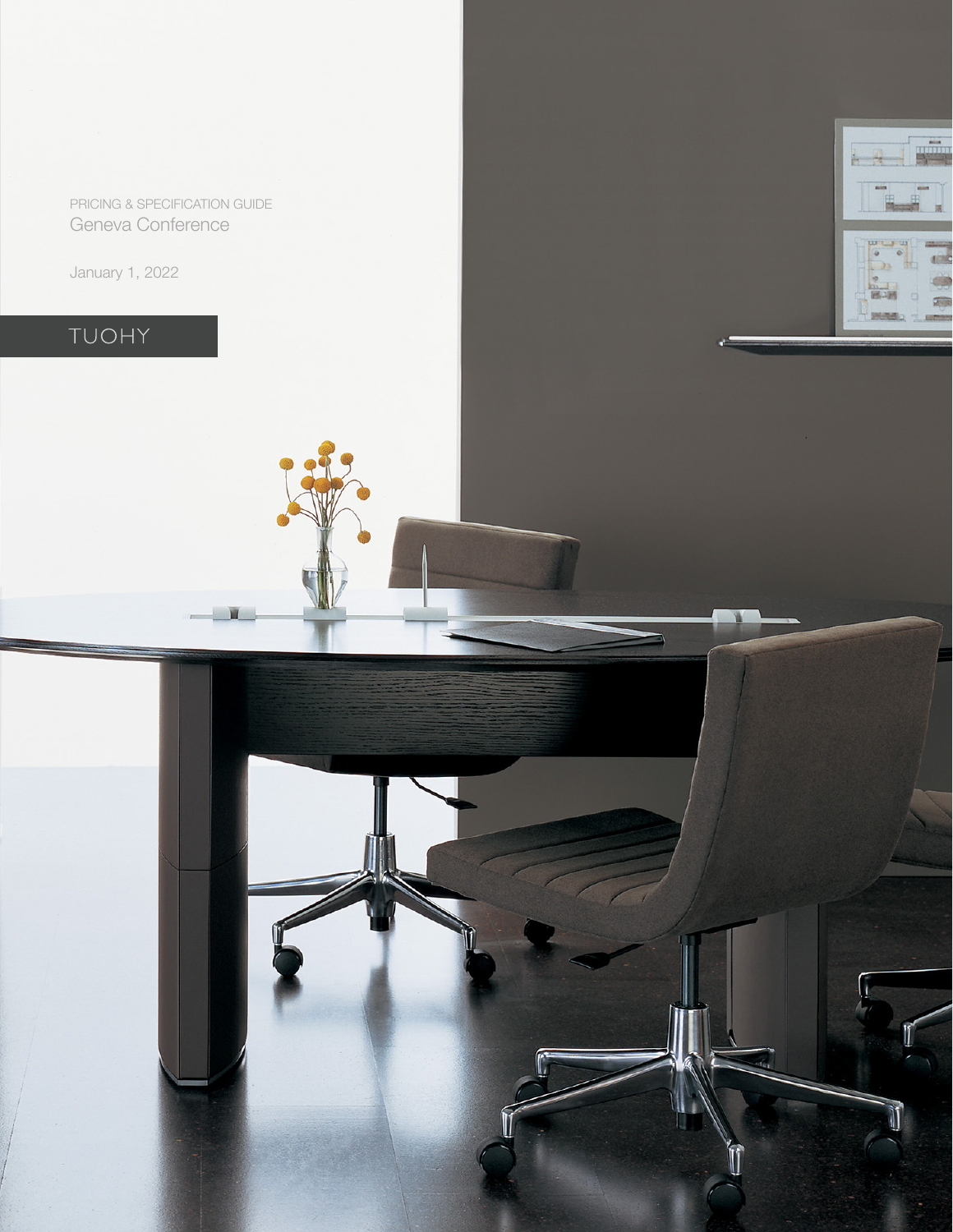| Drawer Layouts              | CG3              |
|-----------------------------|------------------|
| <b>Wall Visual Boards</b>   | CG4              |
| Marker Boards               | CG4              |
| <b>Wall Rails</b>           | CG4              |
| Wall Shelves                | CG4              |
| Lecterns                    | CG5              |
| <b>Towers</b>               | CG5              |
| Utility/Phone/Fax Consoles  | CG5              |
| Credenzas                   | CG6              |
| <b>Buffet Credenzas</b>     | CG7              |
| <b>Interior Box Drawers</b> | CG8              |
| Square Tables               | CG9              |
| Round Tables                | CG9              |
| 3-Sided Tables              | CG9              |
| Rectangular Tables          | CG <sub>10</sub> |
| <b>Boat Tables</b>          | CG <sub>10</sub> |
| Ellipse Tables              | CG10             |
| Video Conference Tables     | CG11             |
|                             |                  |

Design: Halsey, McCormack & Helmer



# TUOHY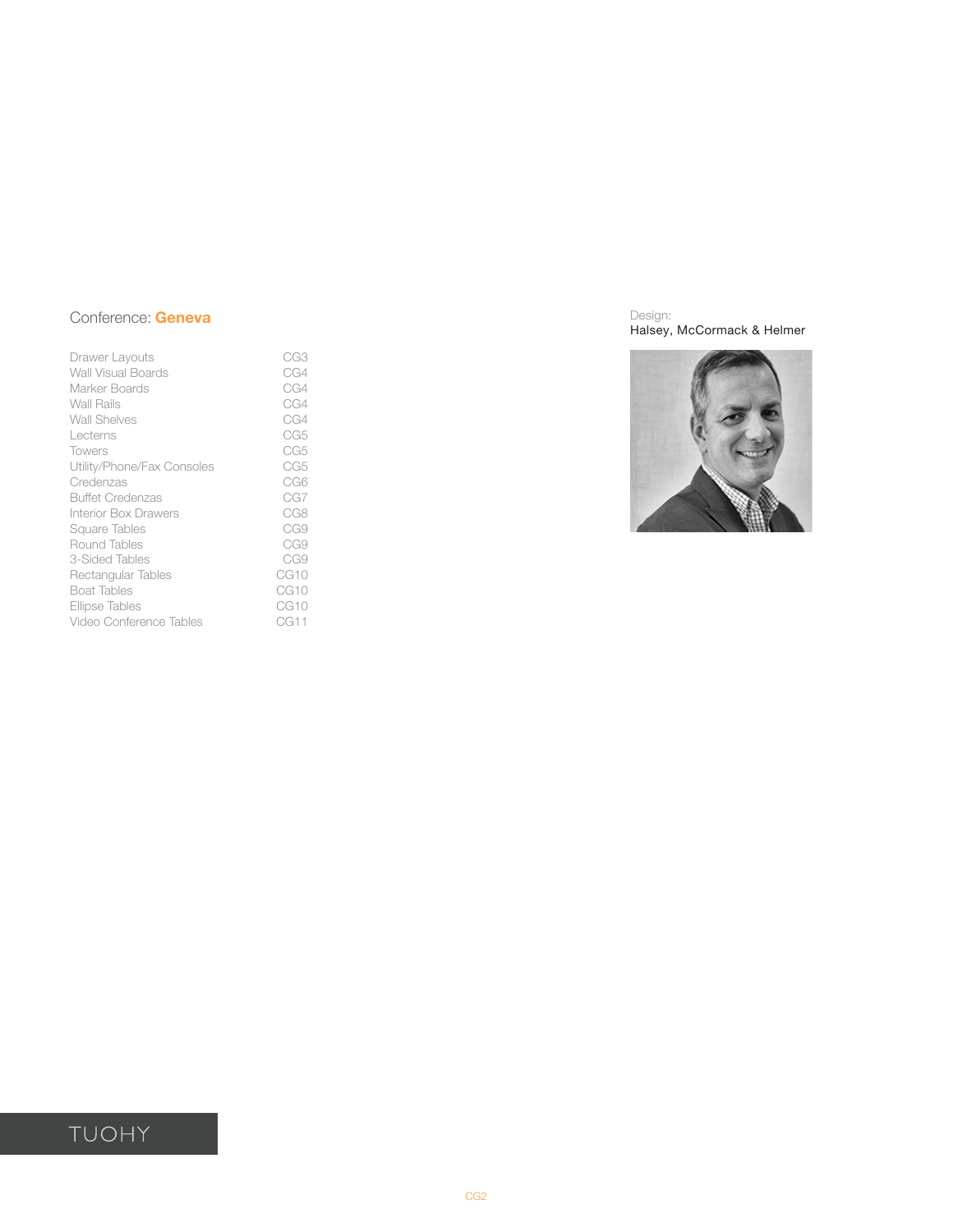# <span id="page-2-0"></span>**Drawer Layouts: Plan View** Slides: Side-Mount 18w 30w 36w 18w 30w 36w Pedestal Units 20d Drawers 16d Pedestal Units 24d Drawers 20.1d Box Drawers w Divider File Drawers: Front-to-Back File Drawers: Lateral





### *DRAWER CONSTRUCTION*

A fine point for a quality casegood product is the inner drawer construction. Each TUOHY casegood offers you uncompromised excellence in this area as well. Drawer boxes are constructed with dovetail joinery for maximum durability. The drawer face is mounted separately to this box (i.e., five-sided construction) to maintain integrity.

Drawer bottoms are dadoed on all four sides. Slides for box drawers are rated at 100 pounds per drawer; slides for file drawers are rated at a heavy duty 150 pound load per drawer. All slides have progressive action.

Box drawers have a removable divider, adjustable when depicted (÷). File drawers have suspension rods for filing laterally or front-to-back, as depicted. For Drawers for Lap Area, Drawer Pencil Tray, and Locks: See the Introduction/Terms-Options section of the Master Price List, page 12.

## TUOHY



CG3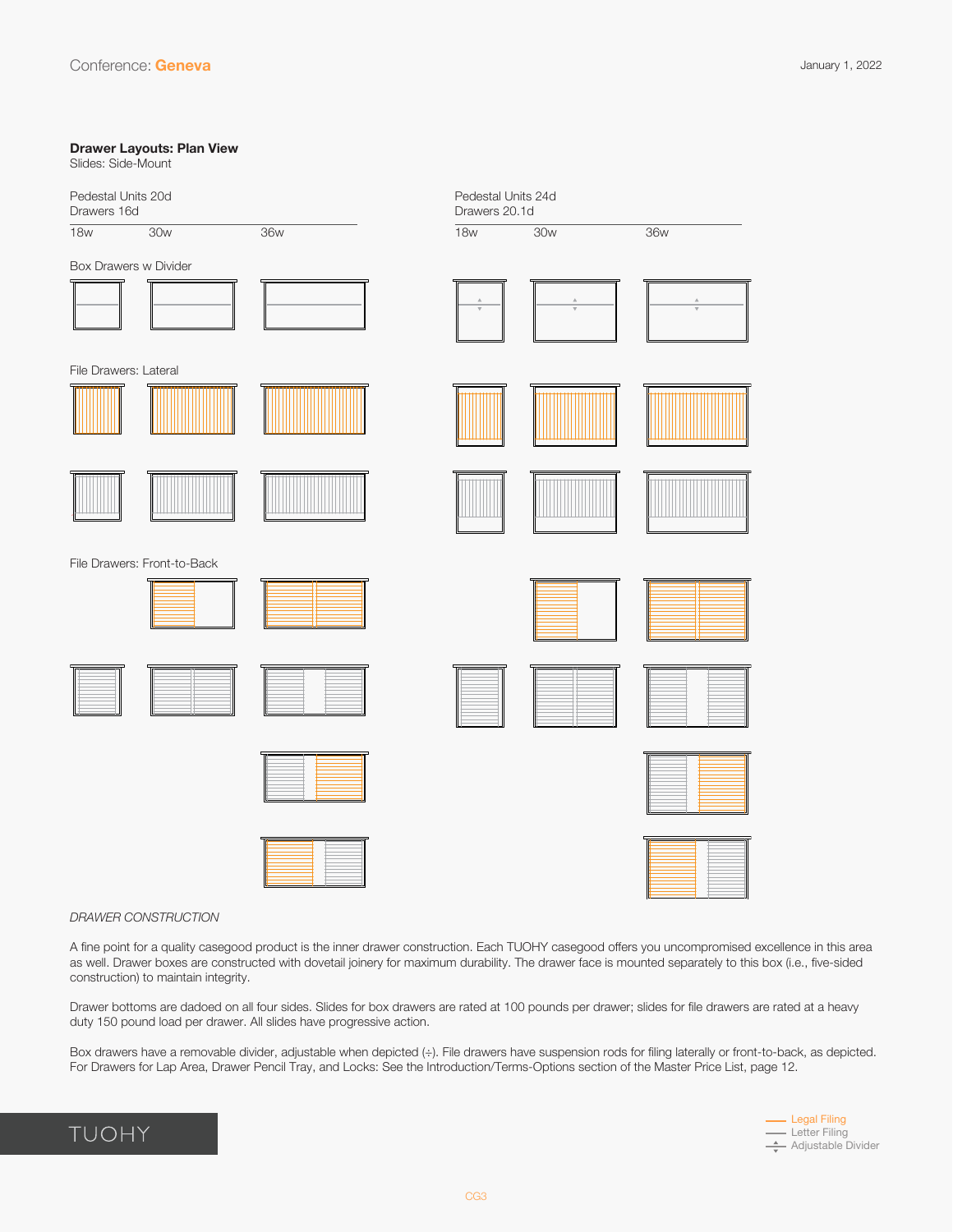#### Product No. List \$ Product No. List \$

<span id="page-3-0"></span>Wall Visual Boards



| Wood1 Finishes              | COM vd |           |      |  |
|-----------------------------|--------|-----------|------|--|
| ● Visual Board 36wx36h      | 1.25   | GEVB.3636 | 5369 |  |
| Visual Board 48wx36h        | 1.55   | GEVB.4836 | 5582 |  |
| ● Visual Board 48wx48h      | 1.55   | GEVB.4848 | 5798 |  |
| Visual Board+Screen 48wx48h | 1.55   | GEVS.4848 | 6169 |  |

Depth: 4.3

Depth: 1.3

Includes Map Rail, mounting kit, markers and eraser.

Doors have Wood1 veneer faces in an MBN Brushed Nickel frame.

+ Options:

- For Silex faux-leather doors, specify Option LF, add 40%.
- For Silex faux-leather stitched doors, specify Option SF, add 45% (contrasting stitch is standard). For additional Map Rails, specify Option MR, add \$128 each.

Marker Board 36wx24h GEMB.3624 1671 Marker Board 48wx36h GEMB.4836 1957 Marker Board 48wx48h GEMB.4848 2243

Marker Boards **Porcelain Surface w. Wood Frame** 





Wall Rails For On-site Installation Flush Cut Ends Detail 3 Sides Wall Rail 36 GEWR.36 848 GEWR3.36 1096 Wall Rail 48 GEWR.48 1110 GEWR3.48 1357 Wall Rail 60 GEWR.60 1205 GEWR3.60 1449 Wall Rail 72 GEWR.72 1366 GEWR3.72 1613 Wall Rail 90 **Contract Contract Contract Contract Contract Contract Contract Contract Contract Contract Contract Contract Contract Contract Contract Contract Contract Contract Contract Contract Contract Contract Contract C** 

Depth: 3 Height: 1.5

! Notes: An eased edge detail is standard; see kerf option below.

Includes mounting kit, markers and eraser.

+ Options:

For kerf edge detail, specify Option KERF, add 3%.



Wall Shelves **For On-site Installation**<br>
Wall Shelf 36 **For On-site Installation**<br>
Wall Shelf 36 **For All Shelf 36** For All Shelf 36 For All CHEWS.36 B87 GEWSK.36 887 GEWSK.36 1137 Wall Shelf 48 GEWS.48 1166 GEWSK.48 1413 Wall Shelf 60 GEWS.60 1282 GEWSK.60 1526 Wall Shelf 72 GEWS.72 1459 GEWSK.72 1708 Wall Shelf 90 GEWS.90 1749 GEWSK.90 1994

Depth: 12 Height: 1.5

! Notes:

An eased edge detail is standard; see kerf option below.

Wall Shelves have a load rating of 20 pounds per linear foot.

+ Options:

Faux-leather insert options unavailable.

For kerf edge detail, specify Option KERF, add 3%.



Standard Option KERF

Shipping address for COM/COL materials and memo samples: TUOHY Furniture Corporation, P5 Upholstery Receiving, 42 Saint Albans Place, Chatfield, MN 55923



• Denotes Item is illustrated.

Metal finish is MBN Brushed Nickel.

- Specify: Product Number **Quantity** Tagging Wood Finish
- ‡ Requires field sub-assembly. Prices listed in Wood1 Finishes. Stitched Silex faux-leather has contrasting stitch; other colors available.



CG4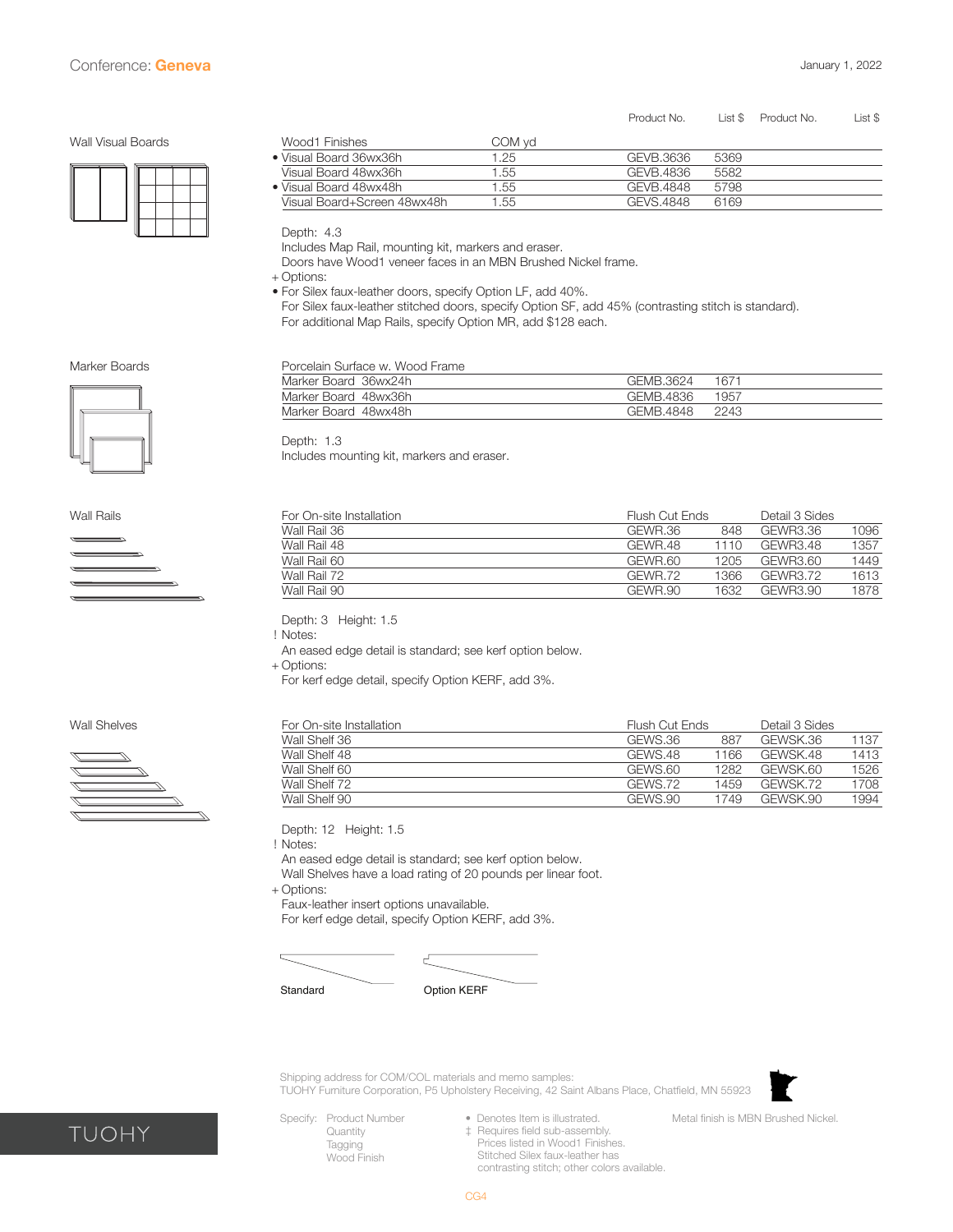<span id="page-4-0"></span>

|               |                                                                                                                                                                                           | Product No.              | List \$ | Product No. | List \$ | Product No.      | List \$ |
|---------------|-------------------------------------------------------------------------------------------------------------------------------------------------------------------------------------------|--------------------------|---------|-------------|---------|------------------|---------|
| Lecterns      | Wood1 Tops                                                                                                                                                                                |                          |         |             |         |                  |         |
|               | Freestanding Lectern 24w 18d 44.4h                                                                                                                                                        |                          |         |             |         | <b>SYNG</b>      | 1839    |
|               | TableTop Lectern 24w 18d 13h                                                                                                                                                              |                          |         |             |         | <b>GETL</b>      | 1433    |
|               | ! Notes:<br>Columns have an MRSA Resin Satin Aluminum finish.<br>Legs on the Freestanding Lectern are MPA Polished Aluminum.<br>Base plate on the Table Top Lectern is Wood1 (see image). |                          |         |             |         |                  |         |
|               | + Options:                                                                                                                                                                                |                          |         |             |         |                  |         |
|               | For kerf edge detail, specify Option KERF, add 3%                                                                                                                                         |                          |         |             |         |                  |         |
| <b>Towers</b> | 18w 72h 3.5 Base                                                                                                                                                                          | 15d                      |         |             |         | 24d              |         |
|               | • Shelving                                                                                                                                                                                | GSTU.1815.72.3           | 4051    |             |         | GSTU.1824.72.3   | 5096    |
|               | • Cabinet LH                                                                                                                                                                              | $\bullet$ GLTU.1815.72.3 | 4245    |             |         | GLTU.1824.72.3   | 5304    |
|               | Cabinet RH                                                                                                                                                                                | GRTU.1815.72.3           | 4245    |             |         | GRTU.1824.72.3   | 5304    |
|               | Garment LH                                                                                                                                                                                | —                        |         |             |         | GLGU.1824.72.3   | 4924    |
|               | Garment RH                                                                                                                                                                                | —                        |         |             |         | GRGU.1824.72.3   | 4924    |
|               |                                                                                                                                                                                           |                          |         |             |         |                  |         |
|               | 30w 72h 3.5 Base                                                                                                                                                                          | 15d                      |         |             |         | 24d              |         |
|               | Shelving                                                                                                                                                                                  | GSTU.3015.72.3           | 5099    |             |         |                  |         |
|               | Cabinet                                                                                                                                                                                   | GDTU.3015.72.3           | 5423    |             |         | GDTU.3024.72.3   | 7960    |
|               | Cabinet-Garment                                                                                                                                                                           | $\qquad \qquad -$        |         |             |         | GCGU.3024.72.3   | 7614    |
|               | Garment-Cabinet                                                                                                                                                                           | $\qquad \qquad -$        |         |             |         | GGCU.3024.72.3   | 7614    |
|               | Garment                                                                                                                                                                                   | $\overline{\phantom{0}}$ |         |             |         | GDGU.3024.72.3   | 7271    |
|               | 36w 72h 3.5 Base                                                                                                                                                                          | 15d                      |         |             |         | 24d              |         |
|               | Shelving                                                                                                                                                                                  | GSTU.3615.72.3           | 5624    |             |         |                  |         |
|               | • Cabinet                                                                                                                                                                                 | GDTU.3615.72.3           | 6008    |             |         | • GDTU.3624.72.3 | 8648    |
|               | Cabinet-Garment                                                                                                                                                                           | $\overline{\phantom{0}}$ |         |             |         | GCGU.3624.72.3   | 8267    |
|               | Garment-Cabinet                                                                                                                                                                           | —                        |         |             |         | GGCU.3624.72.3   | 8267    |
|               | Garment                                                                                                                                                                                   |                          |         |             |         | GDGU.3624.72.3   | 7883    |

Items listed above have Wood1 surfaces and an MBN Brushed Nickel base/leg frame.

Cabinet units have adjustable interior wood shelves. Backs are fully closed and unfinished on the rear face.

+ Options:

For closed backs that are finished on the rear face, change the 4th digit to F, add \$361.

For faux-leather doors, specify Option LF add \$883 per door.

For faux-leather stitched doors, specify Option SF add \$1395 per door (contrasting stitch is standard). For door locks, specify Option DL and add \$210.

| $30w$ 30h 12 Base $\neg$  | 15d.                 | 20d                                       | 24d                  |
|---------------------------|----------------------|-------------------------------------------|----------------------|
| Phone-Fax UnfinishedBk    | GDPU.3015.30.12 3621 | GDPU.3020.30.12 3818                      | GDPU.3024.30.12 3903 |
| Phone-Fax Finished Back   | GDPE.3015.30.12 3733 | GDPE.3020.30.12 3933 GDPE.3024.30.12 4016 |                      |
| • Phone-Fax Open FinishBk | GDPO.3015.30.12 4009 | GDPO.3020.30.12 4218 GDPO.3024.30.12 4303 |                      |

| $30w$ 30h $3.5$ Base $\neg$                   | 15d.                | 20q                                | 24d                                |      |
|-----------------------------------------------|---------------------|------------------------------------|------------------------------------|------|
| Phone-Fax UnfinishedBk                        | GDPU.3015.30.3 3701 | GDPU.3020.30.3                     | 3903 GDPU.3024.30.3                | 3991 |
| Phone-Fax Finished Back                       | GDPE.3015.30.3 3817 | GDPF.3020.30.3 4016 GDPF.3024.30.3 |                                    | 4104 |
| • Phone-Fax Open FinishBk GDPO.3015.30.3 4092 |                     |                                    | GDP0.3020.30.3 4303 GDP0.3024.30.3 | 4390 |

! Notes

Units are available with a closed or open shelf/back, as listed above. Prices shown are for Wood1 finishes; see the General Information section for other finish options.

Items listed above have an open wood shelf and MBN Brushed Nickel base/leg frame.

Credenzas have a kerf detail along edges and vertical corners.

Cabinet door locks are included.

+ Options:

For Silex faux-leather doors, specify Option LF and add \$1404 .

For Silex faux-leather stitched doors, specify Option SF and add \$1909 .

For customer-supplied and installed stone tops, specify Option ST (no price change); templates provided.



Utility/Phone/Fax Consoles

Specify: Product Number Quantity Tagging Wood Finish

• Denotes Item is illustrated.

‡ Requires field sub-assembly. Prices listed in Wood1 Finishes. Stitched Silex faux-leather has contrasting stitch; other colors available.

Metal finish is MBN Brushed Nickel except as noted.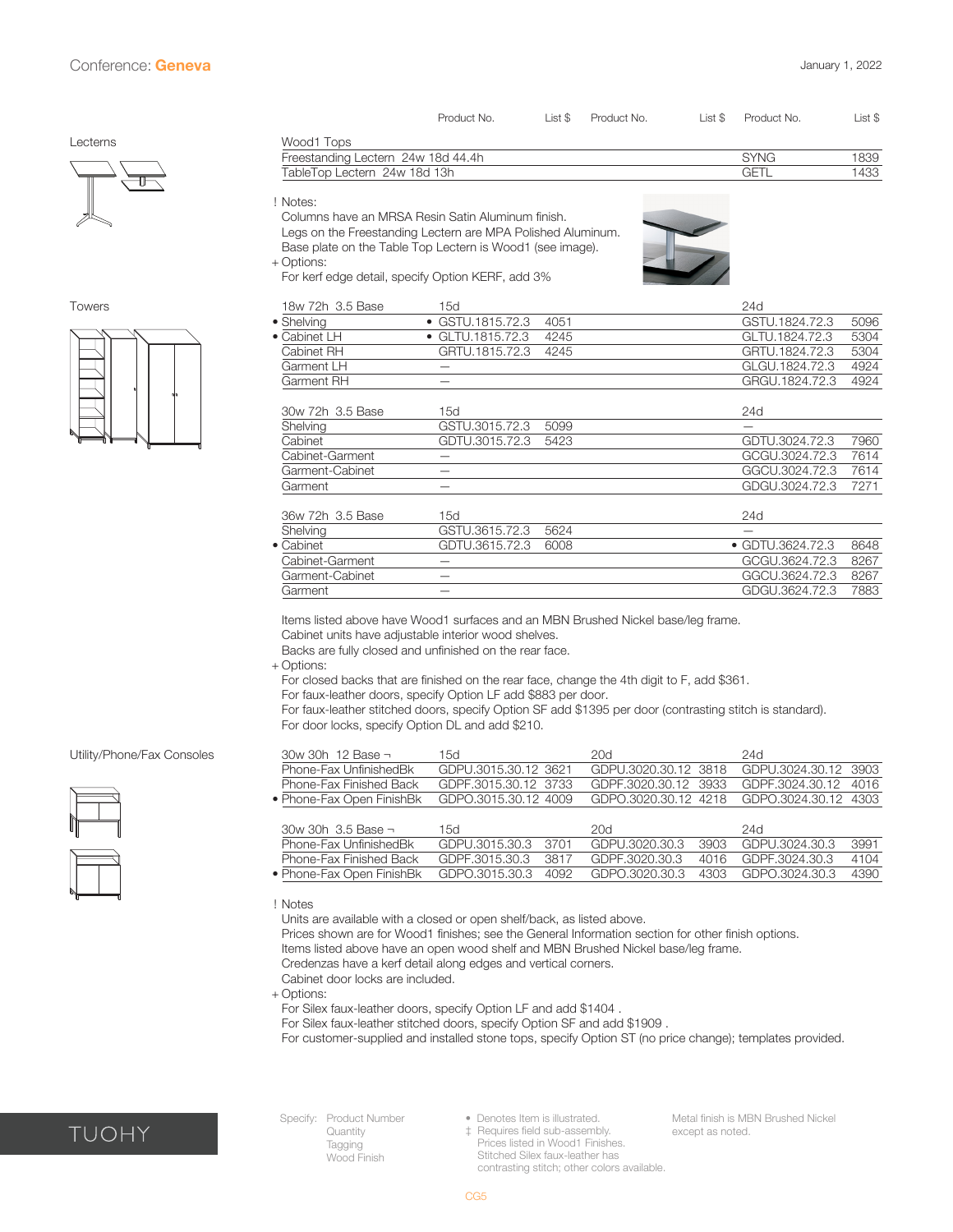<span id="page-5-0"></span>

|           |                            |            | ProdNo. | List \$ | ProdNo. | List \$ | ProdNo.      | List \$ |                                |
|-----------|----------------------------|------------|---------|---------|---------|---------|--------------|---------|--------------------------------|
| Credenzas | 30h 12 Base                | CredBack   | 15d     |         | 20d     |         | 24d          |         |                                |
|           | Credenza 30h 12 Base       | Unfinished | GC151-  | 419     | GC201-  | 447     | GC241-       | 457     |                                |
|           | Credenza 30h 12 Base       | Finished   | GD151-  | 419     | GD201-  | 447     | GD241-       | 457     |                                |
|           | Ped Back Unfinished $\neg$ | W          | 4       |         |         |         | ♠            | ╇       | <b>Finished Back</b><br>Add \$ |
|           | Shelving 15w               | 15         | В       | 1912    | B       | 2077    | В            | 2247    | 48                             |
|           | Shelving 18w               | 18         | С       | 2007    | C       | 2179    | $\mathsf{C}$ | 2358    | 58                             |
|           | Shelving 30w               | 30         | Ε       | 2374    | Ε       | 2566    | Е            | 2761    | 107                            |
|           | Shelving 36w               | 36         | F       | 2652    | F       | 2853    | F            | 3057    | 121                            |
|           | Cabinet-LH 15w             | 15         | N       | 2387    | N       | 2560    | N            | 2736    | 48                             |
|           | Cabinet-LH 18w             | 18         | P       | 2483    | P       | 2665    | P            | 2851    | 58                             |
|           | Cabinet-RH 15w             | 15         | R       | 2387    | R       | 2560    | R            | 2736    | 48                             |
|           | Cabinet-RH 18w             | 18         | S       | 2483    | S       | 2665    | S            | 2851    | 58                             |
|           | Double Cabinet 30w         | 30         | U       | 2990    | U       | 3196    | U            | 3396    | 107                            |
|           | Double Cabinet 36w         | 36         | V       | 3136    | V       | 3350    | V            | 3559    | 121                            |
|           | Box/File 18w               | 18         |         |         | M       | 3084    | M            | 3255    | 123                            |
|           | 3Box 18w                   | 18         |         |         | D       | 3390    | D            | 3564    | 123                            |
|           | LatBox/LatFile 30w         | 30         |         |         | Τ       | 3688    | Τ            | 3884    | 123                            |
|           | LatBox/LatFile 36w         | 36         |         |         | G       | 4050    | G            | 4268    | 204                            |
|           |                            |            |         |         |         |         |              |         |                                |



| 30h 3.5 Base          | CredBack   | 15d          |      | 20d            |      | 24d            |      |                      |
|-----------------------|------------|--------------|------|----------------|------|----------------|------|----------------------|
| Credenza 30h 3.5 Base | Unfinished | GC15-        | 453  | GC20-          | 484  | GC24-          | 509  |                      |
| Credenza 30h 3.5 Base | Finished   | GD15-        | 453  | GD20-          | 484  | GD24-          | 509  |                      |
|                       |            |              |      |                |      |                |      | <b>Finished Back</b> |
| Ped Back Unfinished - | W          | 4            |      |                |      |                |      | Add \$               |
| Shelving 15w          | 15         | В            | 2080 | B              | 2260 | В              | 2440 | 52                   |
| Shelving 18w          | 18         | C            | 2178 | C              | 2371 | C              | 2560 | 66                   |
| Shelving 30w          | 30         | Ε            | 2582 | Ε              | 2791 | Ε              | 3002 | 117                  |
| Shelving 36w          | 36         | F            | 2882 | F              | 3099 | F              | 3324 | 138                  |
| Cabinet-LH 15w        | 15         | N            | 2579 | N              | 2768 | N              | 2959 | 52                   |
| Cabinet-LH 18w        | 18         | P            | 2682 | P              | 2882 | P              | 3083 | 66                   |
| Cabinet-RH 15w        | 15         | $\mathsf{R}$ | 2579 | R              | 2768 | R              | 2959 | 52                   |
| Cabinet-RH 18w        | 18         | S            | 2682 | S              | 2882 | S              | 3083 | 66                   |
| Double Cabinet 30w    | 30         | U            | 3237 | U              | 3459 | U              | 3674 | 117                  |
| Double Cabinet 36w    | 36         | $\vee$       | 3390 | $\vee$         | 3626 | $\vee$         | 3854 | 138                  |
| 2File 18w             | 18         |              |      | W              | 3240 | W              | 3386 | 141                  |
| 2Box/File 18w         | 18         |              |      | Υ              | 3372 | Υ              | 3543 | 141                  |
| 4Box 18w              | 18         |              |      | $\circ$        | 3678 | $\overline{0}$ | 3850 | 141                  |
| 2LatFile 30w          | 30         |              |      | $\overline{2}$ | 3926 | $\overline{2}$ | 4119 | 224                  |
| 2LatFile 36w          | 36         |              |      | 3              | 4299 | 3              | 4516 | 251                  |
| 2LatBox/LatFile 30w   | 30         |              |      | 6              | 4201 | 6              | 4393 | 224                  |
| 2LatBox/LatFile 36w   | 36         |              |      | $\overline{7}$ | 4587 | 7              | 4808 | 251                  |
| LatBox/DblCab 30w     | 30         |              |      | 8              | 4038 | 8              | 4231 | 117                  |
| LatBox/DblCab 36w     | 36         |              |      | 9              | 4319 | 9              | 4537 | 138                  |

See the ordering information on the opposite page.

! Note:

All file drawers at 20d, listed above and on opposite page, have front-to-back filing only for legal size files.



Specify: Product Number **Quantity** Tagging Wood Finish

• Denotes Item is illustrated.

¬ Includes locks. ‡ Requires field sub-assembly.

Metal finish is MBN Brushed Nickel.

Prices listed in Wood1 Finishes.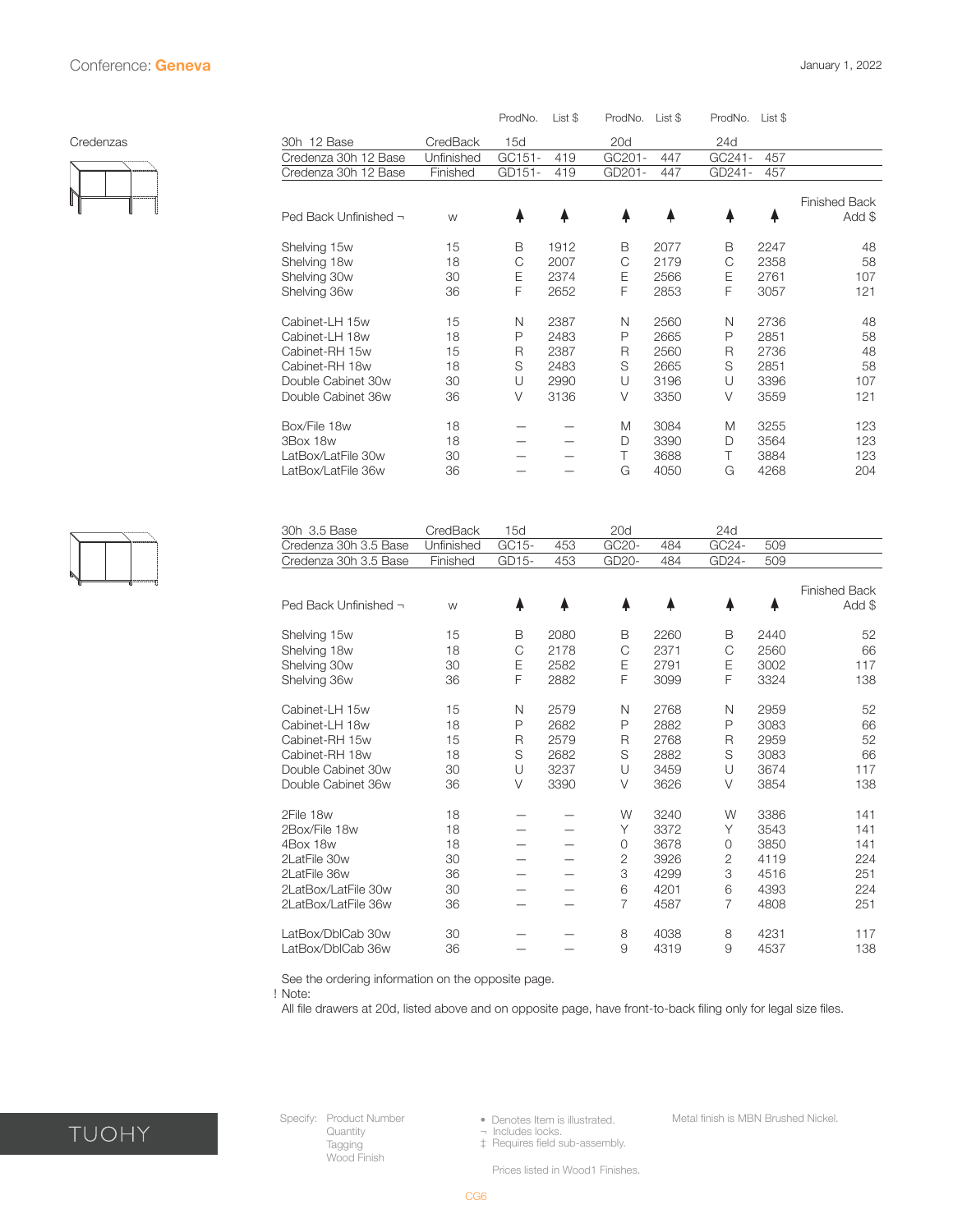<span id="page-6-0"></span>

|                       |            | ProdNo. | List \$ | ProdNo. | List \$ | ProdNo. | List \$ |                                |
|-----------------------|------------|---------|---------|---------|---------|---------|---------|--------------------------------|
| 36h 15 Base           | CredBack   | 15d     |         | 20d     |         | 24d     |         |                                |
| Buffet 36h 15 Base    | Unfinished | GE151-  | 453     | GE201-  | 484     | GE241-  | 509     |                                |
| Buffet 36h 15 Base    | Finished   | GF151-  | 453     | GF201-  | 484     | GF241-  | 509     |                                |
|                       |            |         |         |         |         |         |         |                                |
| Ped Back Unfinished - | W          |         |         |         |         |         |         | <b>Finished Back</b><br>Add \$ |
| Shelving 15w          | 15         | B       | 2080    | B       | 2260    | B       | 2440    | 51                             |
| Shelving 18w          | 18         | С       | 2178    | C       | 2371    | C       | 2560    | 59                             |
| Shelving 30w          | 30         | Ε       | 2582    | E       | 2791    | E       | 3002    | 113                            |
| Shelving 36w          | 36         | F       | 2882    | F       | 3099    | F       | 3324    | 124                            |
|                       |            |         |         |         |         |         |         |                                |
| Cabinet-LH 15w        | 15         | N       | 2579    | N       | 2768    | N       | 2959    | 51                             |
| Cabinet-LH 18w        | 18         | P       | 2682    | P       | 2882    | P       | 3083    | 59                             |
| Cabinet-RH 15w        | 15         | R       | 2579    | R       | 2768    | R       | 2959    | 51                             |
| Cabinet-RH 18w        | 18         | S       | 2682    | S       | 2882    | S       | 3083    | 59                             |
| Double Cabinet 30w    | 30         | U       | 3237    | U       | 3459    | U       | 3674    | 113                            |
| Double Cabinet 36w    | 36         | V       | 3390    | $\vee$  | 3626    | $\vee$  | 3854    | 124                            |
|                       |            |         |         |         |         |         |         |                                |
| LatBox/DblCab 30w     | 30         |         |         | 8       | 4038    | 8       | 4231    | 113                            |
| LatBox/DblCab 36w     | 36         |         |         | 9       | 4319    | 9       | 4537    | 124                            |
|                       |            |         |         |         |         |         |         |                                |
|                       |            |         |         |         |         |         |         |                                |

| v |  |  |
|---|--|--|

| 36h 3.5 Base                                                                                                     | CredBack                         | 15d                             |                                              | 20d                        |                                              | 24d                             |                                              |                                    |
|------------------------------------------------------------------------------------------------------------------|----------------------------------|---------------------------------|----------------------------------------------|----------------------------|----------------------------------------------|---------------------------------|----------------------------------------------|------------------------------------|
| Buffet 36h 3.5 Base                                                                                              | Unfinished                       | GE15-                           | 473                                          | GE20-                      | 503                                          | GE24-                           | 532                                          |                                    |
| Buffet 36h 3.5 Base                                                                                              | Finished                         | GF15-                           | 473                                          | GF20-                      | 503                                          | GF24-                           | 532                                          |                                    |
| Ped Back Unfinished -                                                                                            | W                                |                                 |                                              |                            |                                              |                                 |                                              | <b>Finished Back</b><br>Add \$     |
| Shelving 15w                                                                                                     | 15                               | В                               | 2182                                         | В                          | 2372                                         | В                               | 2561                                         | 53                                 |
| Shelving 18w                                                                                                     | 18                               | C                               | 2289                                         | С                          | 2487                                         | С                               | 2686                                         | 69                                 |
| Shelving 30w                                                                                                     | 30                               | Ε                               | 2709                                         | Ε                          | 2931                                         | E                               | 3158                                         | 122                                |
| Shelving 36w                                                                                                     | 36                               | F                               | 3026                                         | F                          | 3255                                         | F                               | 3032                                         | 144                                |
| Cabinet-LH 15w<br>Cabinet-LH 18w<br>Cabinet-RH 15w<br>Cabinet-RH 18w<br>Double Cabinet 30w<br>Double Cabinet 36w | 15<br>18<br>15<br>18<br>30<br>36 | N<br>P<br>R<br>S<br>U<br>$\vee$ | 2699<br>2811<br>2699<br>2811<br>3386<br>3550 | N<br>P<br>R<br>S<br>U<br>V | 2897<br>3016<br>2897<br>3016<br>3621<br>3797 | N<br>P<br>R<br>S<br>U<br>$\vee$ | 3094<br>3226<br>3094<br>3226<br>3849<br>4040 | 53<br>69<br>53<br>69<br>122<br>144 |
| LatBox/2LatFile 30w                                                                                              | 30                               |                                 |                                              | 4                          | 4468                                         | 4                               | 4684                                         | 238                                |
| LatBox/2LatFile 36w                                                                                              | 36                               |                                 |                                              | 5                          | 4875                                         | 5                               | 5114                                         | 261                                |
| LatBox/DblCab 30w                                                                                                | 30                               |                                 |                                              | 8                          | 4225                                         | 8                               | 4428                                         | 122                                |
| LatBox/DblCab 36w                                                                                                | 36                               |                                 |                                              | 9                          | 4522                                         | 9                               | 4753                                         | 144                                |

#### How to Order Credenzas and Buffet Credenzas:

Choose the Credenza or Buffet format desired from each of the four listings above and on the opposite page. Note the ProdNo and List \$ that correspond to the depth and back (finished/unfinished) desired. Follow the ProdNo column down until you have located the first (left-most) pedestal desired, then append the letter/number code to the original item number and add the price to the original price. Continue adding pedestals in this manner until your unit is complete.

The overall credenza or buffet width will be the accumulated widths of all pedestals chosen; the overall price will be the accumulated prices and the final item number will be the original number plus all of the letter codes for the pedestals added. The maximum running width is 120 inches; units over 72 inches ship in two sections and require assembly. Tops are finished. See also the information on the following page.



Specify: Product Number **Quantity** Tagging Wood Finish

Sample Order

36h, 3.5 Base, 20d, Finished Back

| ProdNo | List \$ | Add \$           |
|--------|---------|------------------|
| GF20-  | 503     | $\left( \right)$ |
| P      | 3016    | +69              |
| 5      | 4875    | $+261$           |
| S      | 3016    | $+69$            |
|        |         |                  |

GF20-P5S = \$11809 List

Metal finish is MBN Brushed Nickel.

‡ Requires field sub-assembly.

• Denotes Item is illustrated. ¬ Includes locks.

Prices listed in Wood1 Finishes.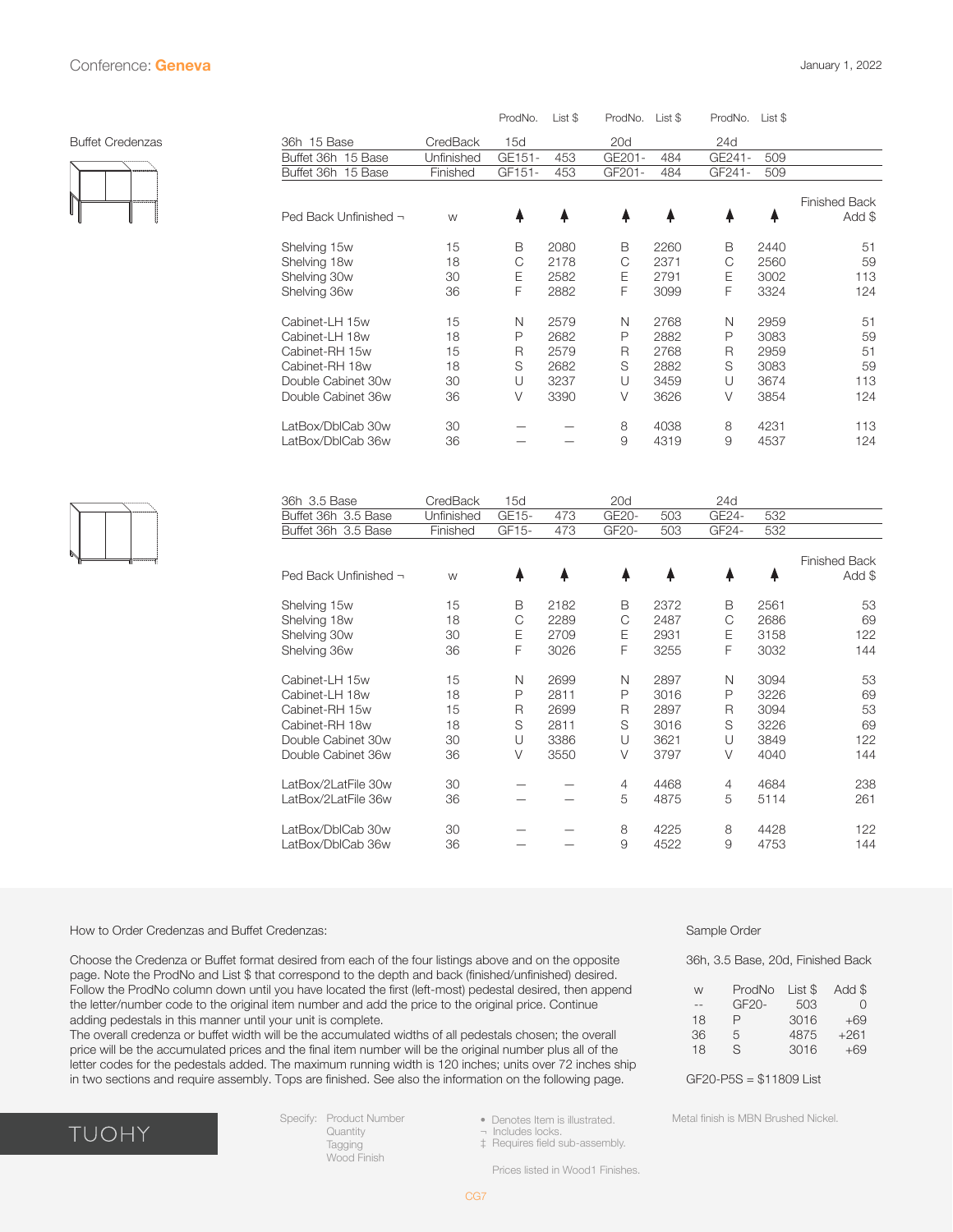#### <span id="page-7-0"></span>Interior Box Drawers



|                                  | ProdNo | list  | ProdNo     | $list$ \$ | <b>ProdNo</b> | List S |
|----------------------------------|--------|-------|------------|-----------|---------------|--------|
| Interior Box Drawers             | 15d    |       | 20d        |           | 24d           |        |
| • Int BoxDwr 30w Cabinet Modules | GB3015 | 682   | GB3020 772 |           | GB3024 831    |        |
| • Int BoxDwr 36w Cabinet Modules | GB3615 | - 745 | GB3620     | - 841     | GB3624 900    |        |
|                                  |        |       |            |           |               |        |

Interior Box Drawers may be added to any cabinet and are field-installed.

Interior Box Drawers have a matching veneer drawer face.

Dimensions: Full interior width minus allowance for cabinet hinges; full interior depth; 6h

! Notes—for all Credenzas and Buffet Credenzas

The maximum running width is 120 inches; units over 72 inches ship in two sections and require assembly. Prices shown here regard Wood1 finishes; note surcharges for Wood2 finish.

Geneva credenzas are not modular. Tops, faces and back panels are each made from

single pieces of veneer to guarantee consistency of grain and color.

Items listed above have Wood1 surfaces, an unfinished back, and an MBN Brushed Nickel base/leg frame. Credenzas have a kerf detail along edges and vertical corners.

All cabinet and drawer pedestals include locks.

+ Options:

For Silex faux-leather doors, specify Option LF and add \$703 per door.

For Silex faux-leather stitched doors, specify Option SF and add \$957 per door

For drawer/door locks, specify Option DL and add \$202 per door or drawer. No locks available on faux leather doors.

For customer-supplied and installed stone tops, specify Option ST (no price change); templates provided.



Specify: Product Number Quantity Tagging Wood Finish

• Denotes Item is illustrated. ‡ Requires field sub-assembly. Prices listed in Wood1 Finishes. Stitched Silex faux-leather has contrasting stitch; other colors available.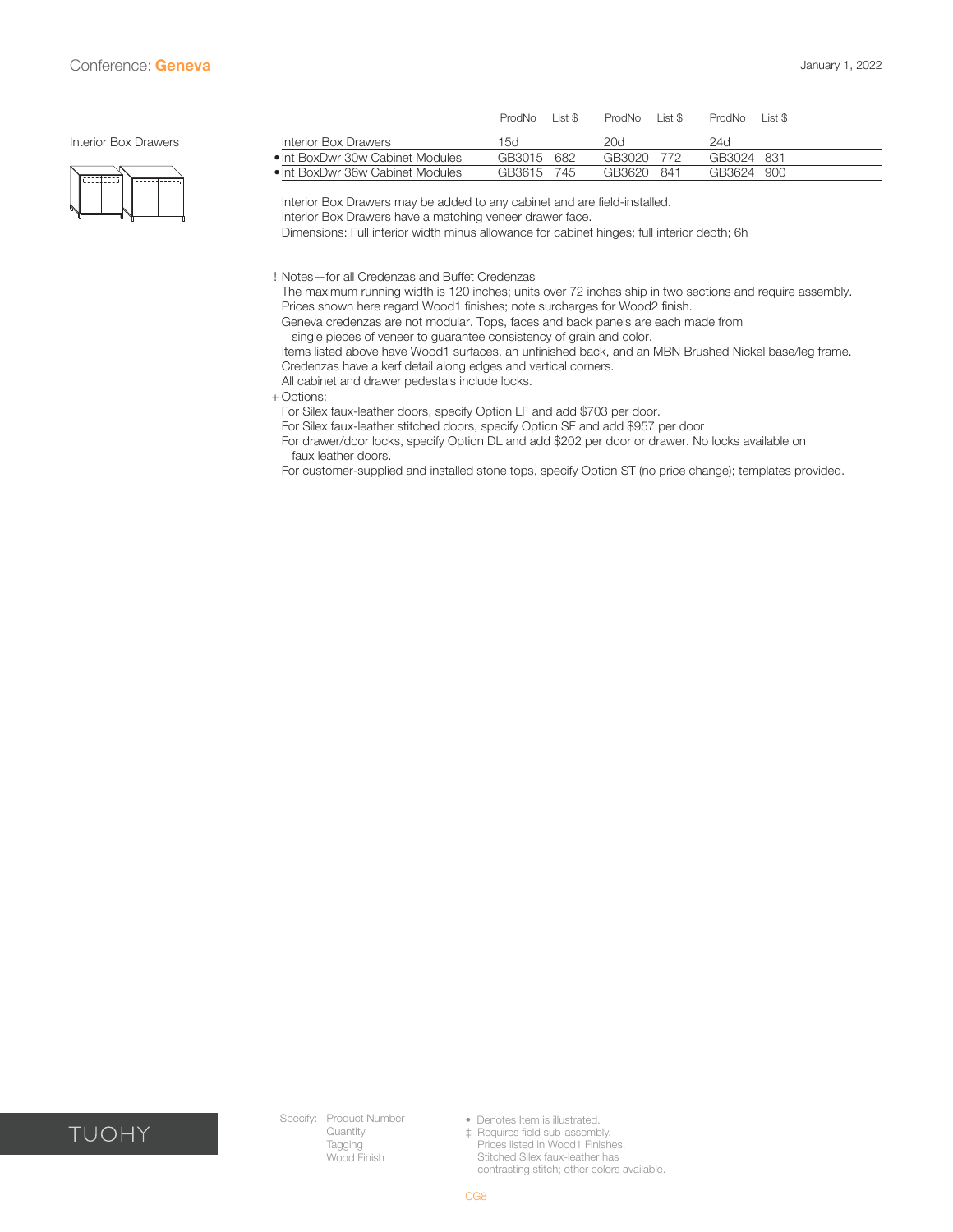<span id="page-8-0"></span>

#### Round Tables



| 1-Section            | <b>Cylinder Base</b> |
|----------------------|----------------------|
| RoundTbl-1 42 diam   | GEC.42<br>4707       |
| • RoundTbl-1 48 diam | GEC.48<br>5292       |
| RoundTbl-1 54 diam   | GEC.54<br>5850       |
| RoundTbl-1 60 diam   | GEC.60<br>6576       |
|                      |                      |
| 2-Section            | <b>Cylinder Base</b> |
| RoundTbl-2 66 diam   | GEC.66<br>6721       |
| RoundTbl-2 72 diam   | GEC.72<br>7927       |

SquareTbl-1 42w 42d GES.42 4014<br>
SquareTbl-1 48w 48d GES.48 4333 • SquareTbl-1 48w 48d GES.48 4333 SquareTbl-1 54w 54d GES.54 4844 SquareTbl-1 60w 60d GES.60 5295

Product No. List \$ Product No. List \$ Product No. List \$



| 1-Section                  | Triangular Base |      | Cylinder Base |      |  |
|----------------------------|-----------------|------|---------------|------|--|
| • 3-SidedTbl-1 48 per side | GFT 48.T        | 6479 | GFT.48.C      | 6096 |  |
| 3-SidedTbl-1 54 per side   | GET.54.T        | 7238 | GFT 54.C      | 6759 |  |
| 3-SidedTbl-1 60 per side   | GET.60.T        | 8190 | GFT.60.C      | 7621 |  |

! Notes:

All units above are standard with Wood1 tops and Wood1 bases.

An eased edge detail is standard on tops; see kerf option below.

+ Options:

For Silex faux-leather top, specify Option LT, add 25%.

For Silex faux-leather stitched top, specify Option SLT, add 30% (contrasting stitch is standard). For Silex faux-leather base, specify Option LB, add 35%.

For Silex faux-leather base stitched, specify Option SB, add 40% (contrasting stitch is standard). For tops ready for customer-installed stone, specify Option GT.

Power management solutions are available in the Options section of the price schedule.

For kerf edge detail, specify Option KERF, add 3%.



Standard **Option KERF** 



Specify: Product Number **Quantity** Tagging Wood Finish

• Denotes Item is illustrated. ‡ Requires field sub-assembly. Prices listed in Wood1 Finishes. Stitched Silex faux-leather has

contrasting stitch; other colors available.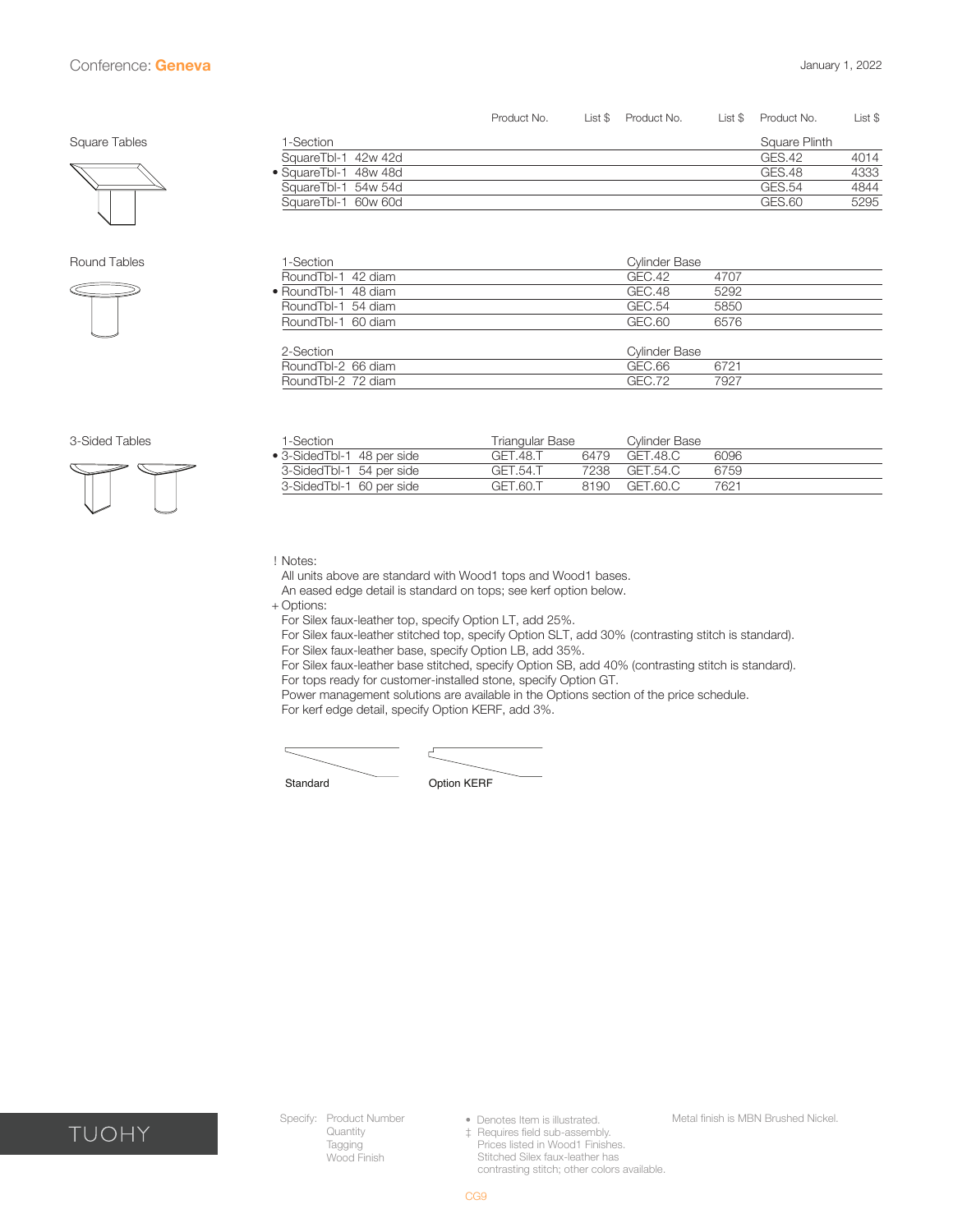#### <span id="page-9-0"></span>Rectangular Tables



|                            | Product No. | List \$ | Product No.       | List \$ | Product No.       | List \$ |
|----------------------------|-------------|---------|-------------------|---------|-------------------|---------|
| 1-Section                  | Panel Base  |         | Bowed Panel Base  |         | Rect.Plinth Base  |         |
| RectangleTbl-1<br>84w 42d  | GER.8442.P  | 6550    | GER.8442.B        | 7009    | GER.8442.R        | 6831    |
| RectangleTbl-1<br>96w 48d  | GER.9648.P  | 7763    | GER.9648.B        | 8220    | GER.9648.R        | 8043    |
| RectangleTbl-1<br>108w 48d | GER.10848.P | 8310    | GER.10848.B       | 8769    | GER.10848.R       | 8589    |
| RectangleTbl-1<br>120w 48d | GER.12048.P | 9220    | GER.12048.B       | 9676    | GER.12048.R       | 9498    |
|                            |             |         |                   |         |                   |         |
| 2-Section                  | Panel Base  |         | Bowed Panel Base  |         | Rect. Plinth Base |         |
| RectangleTbl-2 132w 48d    | GER.13248.P | 9897    | GER.13248.B 10359 |         | GER.13248.R       | 10178   |
| RectangleTbl-2 144w 48d    | GER.14448.P | 12282   | GER.14448.B 12741 |         | GER.14448.R       | 12559   |
| RectangleTbl-2 156w 54d    | GER.15654.P | 15134   | GER.15654.B       | 15821   | GER.15654.R       | 15550   |
| RectangleTbl-2 168w 54d    | GER.16854.P | 17063   | GER.16854.B       | 17750   | GER.16854.R       | 17481   |
| RectangleTbl-2 180w 57d    | GER.18057.P | 17402   | GER.18057.B       | 18088   | GER.18057.R       | 17819   |
| RectangleTbl-2 192w 60d    | GER.19260.P | 17742   | GER.19260.B       | 18430   | GER.19260.R       | 18162   |
| RectangleTbl-2 204w 60d    | GER.20460.P | 18883   | GER.20460.B 19570 |         | GER.20460.R       | 19302   |
|                            |             |         |                   |         |                   |         |
| 4-Section                  | Panel Base  |         | Bowed Panel Base  |         | Rect. Plinth Base |         |
| RectangleTbl-4 216w 66d    | GER.21666.P | 20025   | GER.21666.B 20942 |         | GER.21666.R       | 20582   |
| RectangleTbl-4 240w 72d    | GER.24072.P | 21385   | GER.24072.B 22304 |         | GER.24072.R       | 21943   |
|                            |             |         |                   |         |                   |         |



| <b>Boat Tables</b> | -Section                 | Panel Base           | <b>Bowed Panel Base</b> | Rect. Plinth Base    |
|--------------------|--------------------------|----------------------|-------------------------|----------------------|
|                    | 84w 42/28d<br>BoatTbl-1  | GEB.8442.P<br>8523   | GEB.8442.B<br>8980      | GEB.8442.R<br>8807   |
|                    | 96w 48/32d<br>BoatTbl-1  | GEB.9648.P<br>9558   | GEB.9648.B<br>10014     | GEB.9648.R<br>9838   |
|                    | 108w 48/32d<br>BoatTbl-1 | GEB.10848.P<br>11003 | GEB.10848.B<br>11457    | 11283<br>GEB.10848.R |
|                    | 120w 51/34d<br>BoatTbl-1 | GEB.12051.P<br>12445 | GEB.12051.B 12905       | GEB.12051.R<br>12722 |
|                    | 2-Section                | Panel Base           | Bowed Panel Base        | Rect. Plinth Base    |
|                    | Boat Tbl-2 132w 54/36d   | GEB.13254.P<br>14097 | GEB.13254.B 14556       | GEB.13254.R<br>14377 |
|                    | Boat Tbl-2 144w 57/36d   | GEB.14457.P<br>15750 | GEB.14457.B 16208       | 16028<br>GEB.14457.R |
|                    | BoatTbl-2 156w 57/38d    | GEB.15657.P<br>17570 | GEB.15657.B<br>18256    | GEB.15657.R<br>17987 |
|                    | Boat Tbl-2 168w 60/40d   | GEB.16860.P<br>19394 | GEB.16860.B 20079       | 19811<br>GEB.16860.R |
|                    | BoatTbl-2 180w 60/40d    | GEB.18060.P<br>23038 | GEB.18060.B 23726       | GEB.18060.R 23458    |
|                    |                          |                      |                         |                      |
|                    | 4-Section                | Panel Base           | Bowed Panel Base        | Rect. Plinth Base    |
|                    | BoatTbl-4 192w 63/42d    | GEB.19263.P<br>23729 | GEB.19263.B 24647       | GEB.19263.R 24285    |
|                    | BoatTbl-4 204w 66/44d    | GEB.20466.P<br>26696 | GEB.20466.B 27614       | GEB.20466.R<br>27254 |
|                    | BoatTbl-4 216w 72/48d    | GEB.21672.P<br>27609 | GEB.21672.B 28525       | GEB.21672.R<br>28167 |
|                    | BoatTbl-4 240w 78/52d    | GEB.24078.P<br>29880 | GEB.24078.B 30797       | GEB.24078.R 30437    |
|                    |                          |                      |                         |                      |



| <b>Ellipse Tables</b> | -Section                 | Panel Base           | <b>Bowed Panel Base</b> |                      |
|-----------------------|--------------------------|----------------------|-------------------------|----------------------|
|                       | EllipseTbl-1 84w 42/28d  | GEE.8442.P<br>9353   | GEE.8442.B<br>9808      | GEE.8442.R<br>9630   |
|                       | EllipseTbl-1 96w 48/32d  | GEE.9648.P<br>11416  | GEE.9648.B<br>11875     | GEE.9648.R<br>11691  |
|                       | EllipseTbl-1 108w 48/32d | GEE.10848.P<br>12445 | GEE.10848.B<br>12905    | GEE.10848.R<br>12722 |
|                       | EllipseTbl-1 120w 51/34d | GEE.12051.P<br>13478 | GEE.12051.B 13939       | GEE.12051.R 13760    |
|                       | 2-Section                | Panel Base           | <b>Bowed Panel Base</b> | Rect. Plinth Base    |
|                       | EllipseTbl-2 132w 54/36d | GEE.13254.P<br>15127 | GEE.13254.B 15586       | GEE.13254.R 15410    |
|                       | EllipseTbl-2 144w 57/36d | GEE.14457.P<br>16781 | GEE.14457.B 17239       | GEE.14457.R<br>17059 |
|                       | EllipseTbl-2 156w 57/38d | GEE.15657.P<br>20217 | GEE.15657.B 20905       | GEE.15657.R<br>20638 |
|                       | EllipseTbl-2 168w 60/40d | GEE.16860.P<br>23653 | GEE.16860.B 24342       | GEE.16860.R 24073    |
|                       | EllipseTbl-2 180w 60/40d | GEE.18060.P<br>27782 | GEE.18060.B 28471       | GEE.18060.R 28200    |
|                       |                          |                      |                         |                      |
|                       | 4-Section                | Panel Base           | Bowed Panel Base        | Rect. Plinth Base    |
|                       | EllipseTbl-4 192w 63/42d | GEE.19263.P<br>27782 | GEE.19263.B 28701       | GEE.19263.R 28344    |
|                       | EllipseTbl-4 204w 66/44d | GEE.20466.P<br>29846 | GEE.20466.B 30760       | GEE.20466.R<br>30405 |
|                       | EllipseTbl-4 216w 72/48d | GEE.21672.P<br>31908 | GEE.21672.B 32823       | GEE.21672.R<br>32467 |
|                       | EllipseTbl-4 240w 78/52d | GEE.24078.P<br>36035 | GEE.24078.B 36952       | GEE.24078.R 36596    |



Specify: Product Number **Quantity Tagging** Wood Finish

• Denotes Item is illustrated.

Metal finish is MBN Brushed Nickel.

‡ Requires field sub-assembly. Prices listed in Wood1 Finishes. Stitched Silex faux-leather has contrasting stitch; other colors available.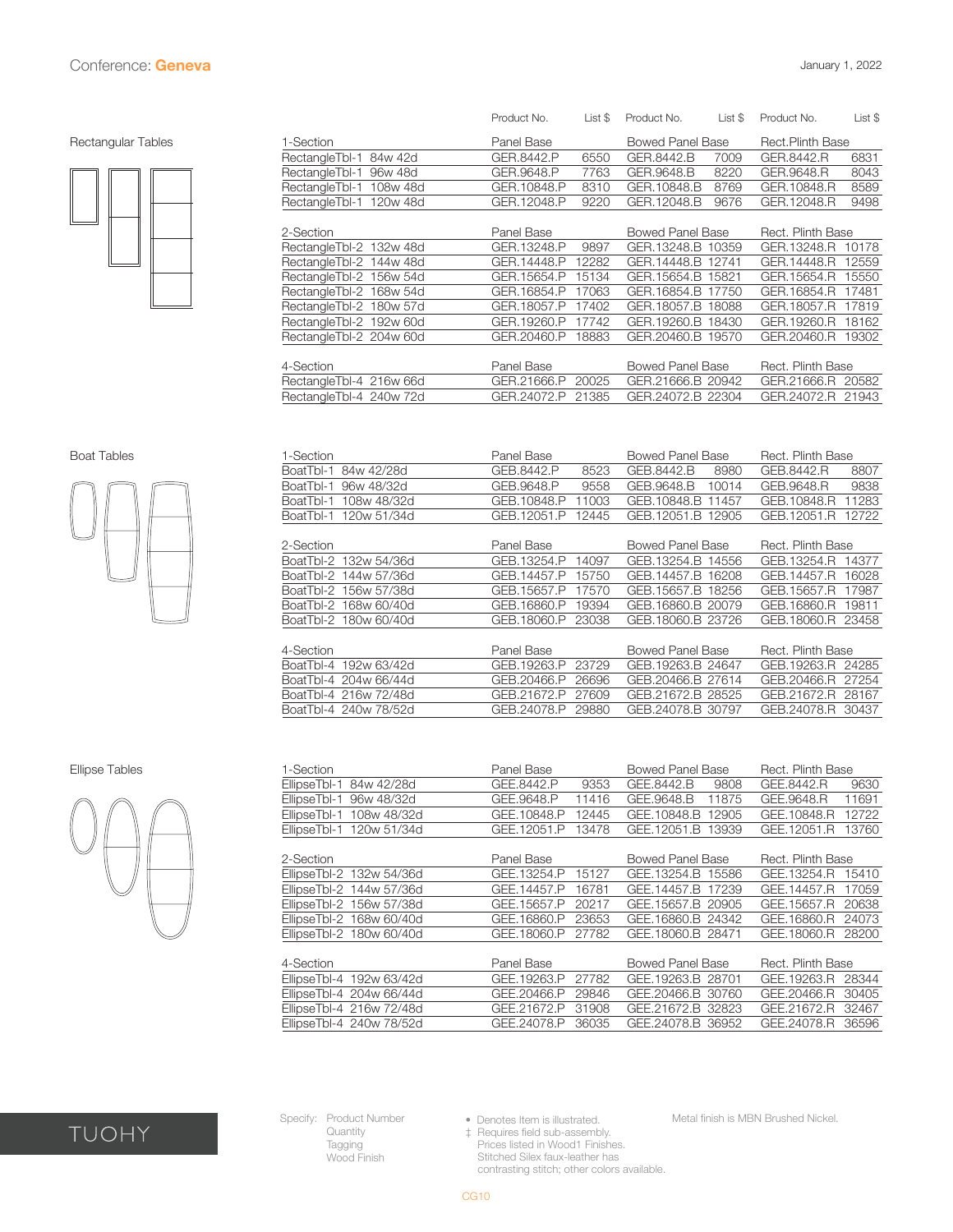#### <span id="page-10-0"></span>Video Conference Tables



| Product No. | List \$ | Product No.      | List \$ | Product No.                                                                                                                                                                  | List \$                                |
|-------------|---------|------------------|---------|------------------------------------------------------------------------------------------------------------------------------------------------------------------------------|----------------------------------------|
| Panel Base  |         | Bowed Panel Base |         | Rect. Plinth Base                                                                                                                                                            |                                        |
| GEV.8442.P  | 8523    | GEV.8442.B       | 8980    | GEV.8442.R                                                                                                                                                                   | 8807                                   |
| GEV.9648.P  | 9558    | GEV.9648.B       | 10014   | GEV.9648.R                                                                                                                                                                   | 9838                                   |
| GEV.10848.P | 11003   | GEV.10848.B      | 11457   | GEV.10848.R                                                                                                                                                                  | 11283                                  |
| GEV.12051.P | 12445   | GEV.12051.B      | 12905   | GEV.12051.R                                                                                                                                                                  | 12722                                  |
|             |         |                  |         |                                                                                                                                                                              |                                        |
| Panel Base  |         |                  |         |                                                                                                                                                                              |                                        |
| GEV.13254.P | 14097   |                  |         | GEV.13254.R                                                                                                                                                                  | 14377                                  |
| GEV.14457.P | 15750   |                  | 16208   | GEV.14457.R                                                                                                                                                                  | 16028                                  |
| GEV.15657.P | 17570   | GEV.15657.B      | 18256   | GEV.15657.R                                                                                                                                                                  | 17987                                  |
| GEV.16860.P | 19394   |                  |         | GEV.16860.R                                                                                                                                                                  | 19811                                  |
| GEV.18060.P | 23038   |                  |         | GEV.18060.R                                                                                                                                                                  | 23458                                  |
|             |         |                  |         |                                                                                                                                                                              |                                        |
| Panel Base  |         |                  |         |                                                                                                                                                                              |                                        |
| GEV.19263.P | 23729   |                  |         | GEV.19263.R                                                                                                                                                                  | 24285                                  |
| GEV.20466.P | 26696   |                  | 27614   | GEV.20466.R                                                                                                                                                                  | 27254                                  |
| GEV.21672.P | 27609   | GEV.21672.B      | 28525   | GEV.21672.R                                                                                                                                                                  | 28167                                  |
| GEV.24078.P | 29880   |                  | 30797   | GEV.24078.R                                                                                                                                                                  | 30437                                  |
|             |         |                  |         | Bowed Panel Base<br>GEV.13254.B 14556<br>GEV.14457.B<br>GEV.16860.B 20079<br>GEV.18060.B 23726<br><b>Bowed Panel Base</b><br>GEV.19263.B 24647<br>GEV.20466.B<br>GEV.24078.B | Rect. Plinth Base<br>Rect. Plinth Base |







Panel Base **Bowed Panel Base** Rectangular Plinth

! Notes:

All units above are standard with Wood1 tops and Wood1 bases.

An eased edge detail is standard on tops; see kerf option below.

+ Options:

For Silex faux-leather top, specify Option LT, add 25%.

For Silex faux-leather stitched top, specify Option SLT, add 30% (contrasting stitch is standard). For Silex faux-leather base, specify Option LB, add 35%.

For Silex faux-leather base stitched, specify Option SB, add 40% (contrasting stitch is standard). For tops ready for customer-installed stone, specify Option GT.

Power management solutions are available in the Options section of the price schedule.

For kerf edge detail, specify Option KERF, add 3%.





See the Terms & Options section at the front of this price list for POWER-DATA solutions.



Specify: Product Number Quantity Tagging Wood Finish

• Denotes Item is illustrated. ‡ Requires field sub-assembly. Prices listed in Wood1 Finishes.

 Stitched Silex faux-leather has contrasting stitch; other colors available.